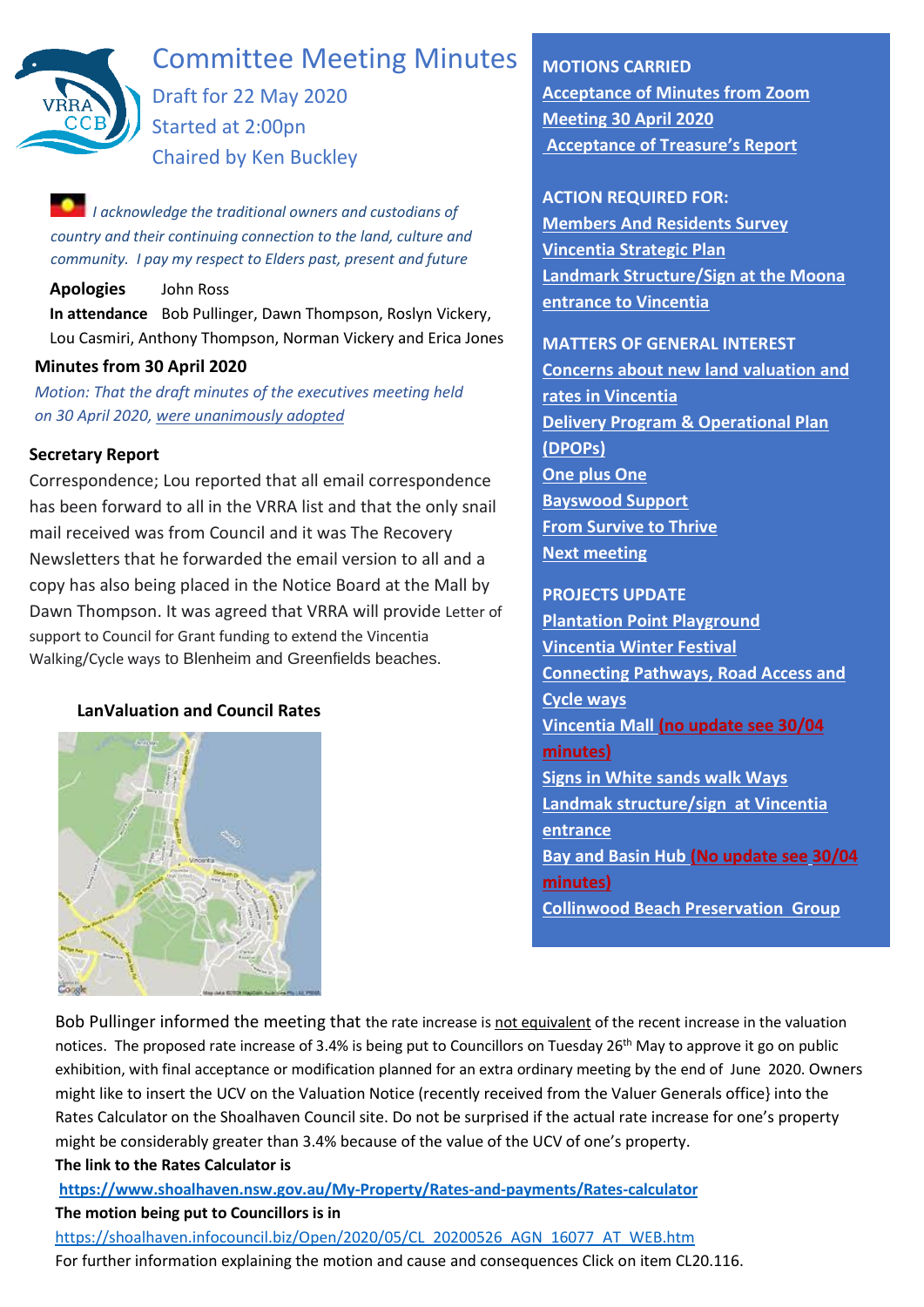# <span id="page-1-0"></span>**Treasure's Report**

| TREASURER'S REPORT - VRRA Inc - Year to date 20th May 2020 |                                                 |                                 |            |  |
|------------------------------------------------------------|-------------------------------------------------|---------------------------------|------------|--|
| <b>LAST YEAR -Full Year</b>                                |                                                 | <b>THIS YEAR - Year to date</b> |            |  |
|                                                            |                                                 |                                 |            |  |
|                                                            |                                                 |                                 |            |  |
|                                                            |                                                 |                                 |            |  |
| 2863                                                       | Everyday Account Start of year                  | 3236                            |            |  |
|                                                            |                                                 |                                 |            |  |
|                                                            | Income                                          |                                 |            |  |
| 590                                                        | Membership subscriptions 2020                   | 610                             | see note 1 |  |
| 20                                                         | Pre-paid subscriptions following year           | 10                              |            |  |
| $\mathbf 0$                                                | <b>Bank Interest</b>                            | $\mathbf{0}$                    |            |  |
| 500                                                        | Grants - SCC                                    | $\bf{0}$                        |            |  |
| $\bf{0}$                                                   | Grants - other                                  | $\mathbf{0}$                    |            |  |
| 310                                                        | <b>Donations</b>                                | 936                             | Note 2     |  |
| 1,420                                                      |                                                 | 1,556                           |            |  |
|                                                            |                                                 |                                 |            |  |
|                                                            | Expenditure                                     |                                 |            |  |
| $\mathbf 0$                                                | <b>Public liability insurance</b>               | $\mathbf{0}$                    |            |  |
| $\mathbf{0}$                                               | <b>Bank Charges</b>                             | $\mathbf{0}$                    |            |  |
| 46                                                         | <b>Fees Dept Fair Trading</b>                   | 47                              |            |  |
| $\mathbf{0}$                                               | <b>Professional Fees - EOY accounts</b>         | $\mathbf{0}$                    |            |  |
| $\mathbf 0$                                                | In Kind activities -                            | $\bf{0}$                        |            |  |
| 146                                                        | Room Hire etc - VRRA meetings                   | $\mathbf{0}$                    |            |  |
| 130                                                        | PO Box rent                                     | 134                             |            |  |
| $\mathbf{0}$                                               | Post, Printing stationery & supplies            | $\mathbf{0}$                    |            |  |
| 370                                                        | <b>Computer &amp; Peripherals</b>               | 686                             | Note 3     |  |
| 55                                                         | <b>Internet Website</b>                         | $\Omega$                        |            |  |
| 300                                                        | Safety - Hold My Hand, RFS                      | $\mathbf{0}$                    |            |  |
| 1,047                                                      |                                                 | 867                             |            |  |
|                                                            |                                                 |                                 |            |  |
|                                                            | Balance in bank account end period              |                                 |            |  |
| 3,536                                                      | <b>Everyday Account</b>                         | 3,972                           |            |  |
| 300                                                        | <b>Unpresented Cheque for Dept Fair Trading</b> | 47                              |            |  |
|                                                            |                                                 |                                 |            |  |
| 3,236                                                      |                                                 | 3,925                           |            |  |

Note 1 - (a) 63 paid up members c/w 65 last year and (49 to 52 before the surge arising from Orion Beach differences in values and risks from 2012 to 2015).

Note 2 - (a) Donation of \$200 from Elite Energy for 2 volunteers. Proposed to set aside for LBD signs.

(b) Donation of \$686from Elite Energy to sponsor the purchase of the new overhead projector. (c) Regular donation from community member \$50

Note 3 - Purchase of new overhead projector to replace 2007 model.

#### <span id="page-1-1"></span>*Motion: That the treasurer's report be accepted, was unanimously adopted*

#### **Members and Residents Survey Responses**

It was agreed that Erica Jones will compile a response thanking the Members/Residents that have participated and include a summary of the survey responses and propose VRRA action/s as a result of the survey; however due to the overwhelming response the results and a draft collation of responses and actions for further improvement and growth as the Community Consultative Body (CCB) recognised by the SCC, will be circulated shortly. Bob Pullinger undertook to provide Erica with list of VRRA's achievements over the past few years for inclusion in the summary.

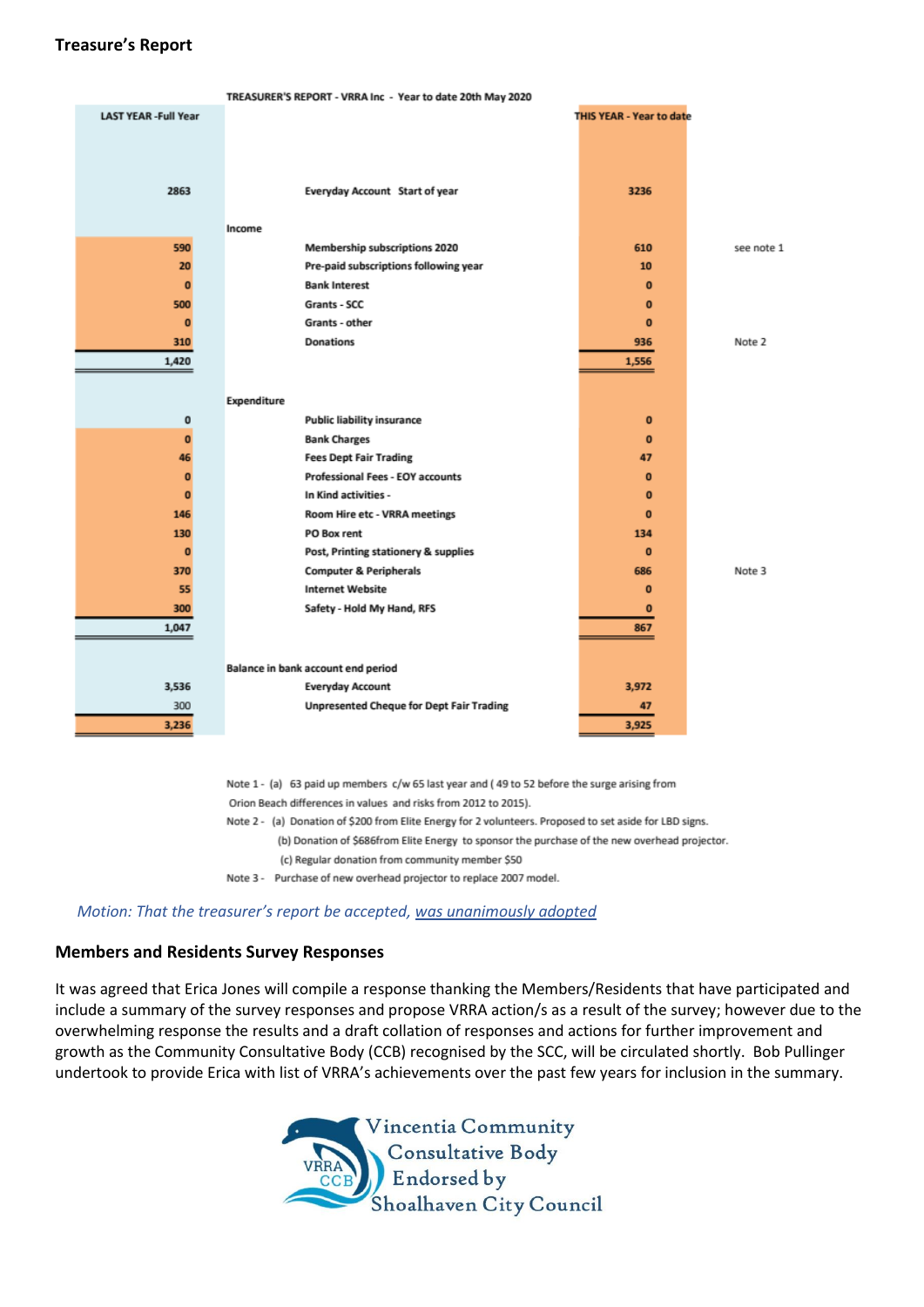### <span id="page-2-0"></span>**Vincetia Community Lead Strategic Plan**

It was agreed that Erica Jones and Lou Casmiri will prepare a draft overview of a proposed Strategic Plan with the aim to embark on a formal process including consultation with all the interested Vincentia community groups. This would include Vincentia Matters, Primary and High Schools, Collingwood Beach Preservation Group etc. This document would then be used as input for The Bay and Basin proposed Strategic Plan and for council's reference for the allocation of funds.



# <span id="page-2-1"></span>**Landmark Structure/Sign at Moona Bridge entrance to Vincentia**



Lou Casmiri reported that the response from Council Engineering was *" I believe that such a sign would be matter for Council's Tourism Department to investigate in the first instance. I will pass on your suggestions to the most relevant officer to discuss."* Therefore, Lou has been delegated to contact The Tourism Dept to get an understanding on what would be needed by the VRRA to have a sign/structure erected at the Moona Creek entrance to Vincentia. If required the VRRA would be prepared to run a fund raiser to obtain costs for such a structure/sign

# **Plantation Point Project update**

<span id="page-2-2"></span>By the end of October 2020 Plantation Point Reserve will see the completion of the first stage of its new all abilities playground. The joint Vision of the VRRA, and other community stakeholders is for Plantation Point to become a Destination Playground. An inclusive, all abilities playground at Plantation Point is fundamentally important to the enjoyment and liveability of our local community ensuring people of all ages, abilities and cultural backgrounds can live, play and interact together. Our Joint playground committee have worked

well with Council to secure further funding. Three grants totalling \$435,000 have been secured to improve facilities, inclusivity and access for to the whole community.

# The Vision



A wheelchair accessible ramp will be built from Plantation Point Reserve down to Barfleur Beach. There will be new public toilets including an adult change facility so people in wheelchairs can be lifted from their wheelchair using a hoist onto an adult size change table. Our committee was successful in assisting Council to secure funds from Veolia Mulwaree Trust for \$46,000 to install a Liberty Swing and \$87,000 from 'Everyone can play' for accessible pathways, signage and seating.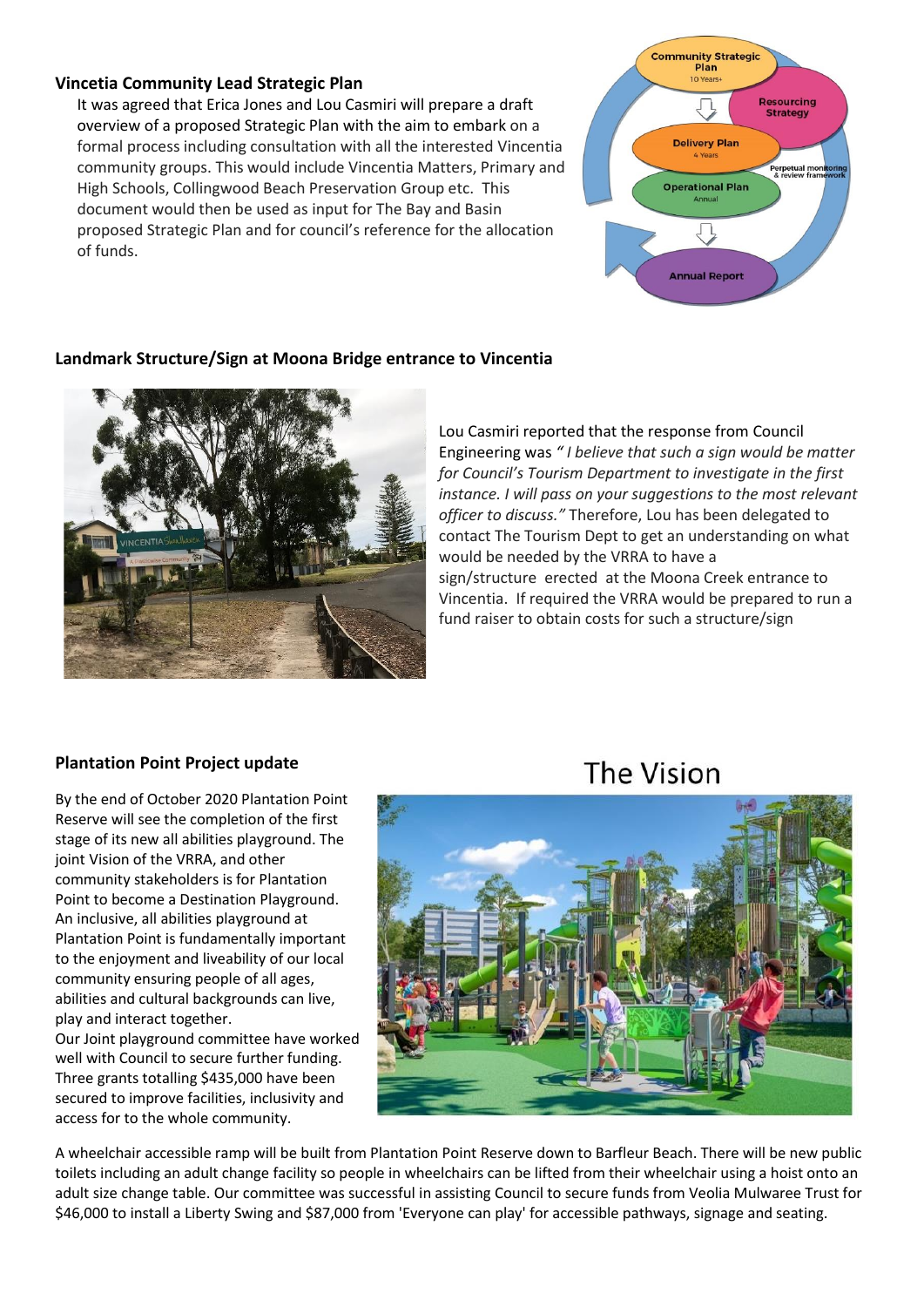#### <span id="page-3-1"></span>**Vincentia Festival Update**



Erica jones reported that the Council Events Specialist response to our requests for guidelines about restriction due to the Coronavirus aka COVID-19, was "We are currently assessing the guidelines, and will get back to you as soon as we can". Therefore it was decided that due to current restrictions and proposed works at the mall could be starting in February, if the allocated funds for the Festival can be transferred to a later date we will have the Festival as part of the new mall opening.

#### **Connecting Pathways, Road Access and Cycle ways**

Lou reported that at a meeting on 18 May with deputy Mayor Patricia White, Gavin Phillips and Bob Pullinger it was requested that Gavin include Safety incidents in the Cycle ways. The incidents identified to be included are: - How to determine and manage a safe speed for cycles - How to determine and manage a safe speed for motorised and paddle propelled skateboards -Determine if Council can reduce the height of the new safety sign at the edge of the cycle way at the end of the Montague St roadhead. It was agreed the sign contains many practical safety guidelines.

<span id="page-3-2"></span>

It was agreed that would be more appropriate if the Martin Benge great initiative and good work for connecting the Vincentia Bike-tracks was merged with the Gavin Phillips Pathways and Road Access project therefore, Lou was delegated to establish a meeting with Clr Patricia White, Gavin Phillips, Martin Benge and Ken Buckley with the aim to get a better understanding of the Council Master Plan (PAMP) for Pathways and Bike-tracks and best way forward for a united project.



#### <span id="page-3-3"></span>**Signs in White Sands Walk**

Lou reported that, the Council Engineering update/response is that due to shifting work priorities and with many staff members now working from home, they haven't been able to allocate the time to investigate the White Sands walk on site as of yet. But the information provided by VRRA/Jessica Rawlins is very thorough and will be enough for them to complete an initial audit of existing signage and potential new signage.

When they have completed the investigation, they will submit their findings through the VRRA CCB for review and for a walk through the pathway/track.

In summary, the matter is currently being investigated by the Engineering Design Unit and a complete review for proposed signage works along the White Sands walk will be submitted to the CCB in due course.

<span id="page-3-0"></span>It was agreed that Lou Casmiri and Bob Pullinger will prepare and submit a DPOP request to manage progress on this project.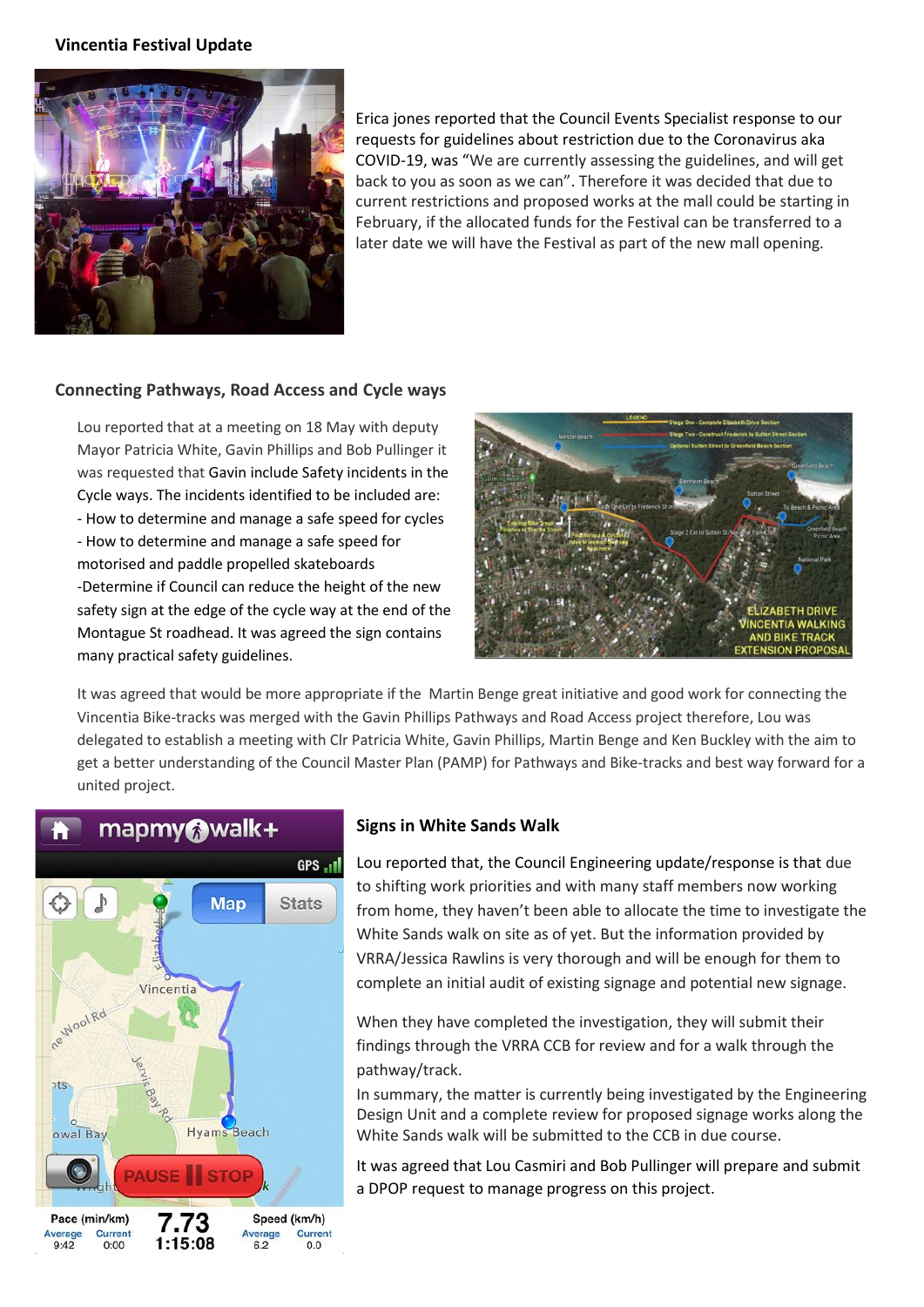# <span id="page-4-0"></span>**Delivery Program and Operation Plan (DPOPs)**

Bob is to create the DPOP report to incorporate the discussions at April 16<sup>th</sup> meeting, Group any DPOP's being addressed by a sub committees into a summary DPOP for reporting in the subcommittee report. Include any DPOP's carried over from 19/20.

Copies of Submissions and Post cards by members to Councils "Get Involved - Local Strategic Planning Statement - Shoalhaven 2040" which closed on 15th March 2020 ( see email with prompt from VRRA-CCB on 10th March 2020) – Bob & Lou are the only members of the VRRA-CCB to advise of Getting Involved.

Formation of subcommittee to work in concert with DPOPs to start the compilation of a formal VRRA Action Plan

## **Collinwood Beach Preservation Group**

Bob informed : Safety action - the hollows between the pathway-cycleway and nature strips had been filled in with soil and seed. These had been mentioned as safety risks by the CBPG for some time now.

Safety prevention – Bob is to forward Lou the contact at Port Macquarie Council where an electronic noticeboard is used by Council to collect advertising revenue. Council uses the board for 10% of the time for internal promotions including which includes the Hold My Hands safety program. It was discussed there maybe an opportunity to instal a signboard on the side of the rear of Coles building/carpark as part of the Vincentia Mall project. Opportunity could be considered for displaying items such as the Council's weekly newsletter. The build up of sand being blown to Moona Creek is to be included in the risk management for the CBPG reports.

### **One plus One Episode 5**

May we suggest that you view<https://iview.abc.net.au/show/barrie-cassidy-s-one-plus-one>in particular from 4min 12

secs to 8min 6 secs - In our opinion it "Bringing fresh air to dealing with the customers, i.e. the ratepayers."

The VRRA committee are planning to request a meeting with the CEO (or delegated senior Council staff) to discuss the perception of the ratepayers of dealing with Council Perhaps conversation could lead to a workshop with the VRRA committee or at the next combined CCB meeting on "Modelling engagement between Council and Ratepayers on interview with Dennis Richardson on leadership and engagement".

<span id="page-4-4"></span>

#### <span id="page-4-2"></span>**From Survive to Thrive**

It was agreed that if we are successful in obtaining a Community Development Grant, we will appoint James Cowie to prepare a community transition document/program/processes "From Survive to Thrive" to enable us (VRRA-CCB) to design, implement and complete projects to support and enhance Vincentia Ratepayers and Residents.

#### <span id="page-4-1"></span>**Bayswood Support**

Lou Casmiri reported that we are in receipt of Bayswood Correspondence in reference to seeking VRRA-CCB support for objecting to DA20/1349 = this is a 6 bedroom 6 bedroom residence purpose built with the intention of it being a boarding house. The building is already completed – as it was listed originally as a Complying Development (no documents displayed) no one had any idea of what was being built. Now the owner has submitted a DA for it to be used as a Boarding house –

It was agreed that Lou will contact the Bayswood requesting for support residents, suggesting that a formal motion be put to all members/residents at our next General Meeting (16 June) and take action according to the resolution.

#### <span id="page-4-3"></span>**Next Meeting**

Because we are not sure if by 16 June 2020, the distance rules for the Coronavirus aka COVID-19 requirements would be changed to allow 30 plus to attend our VRRA-CCB meeting in the community hall, the committee will meet again on 4 June to make final decision for holding the meeting in what format.

#### **Meeting Closed at 4:00pm**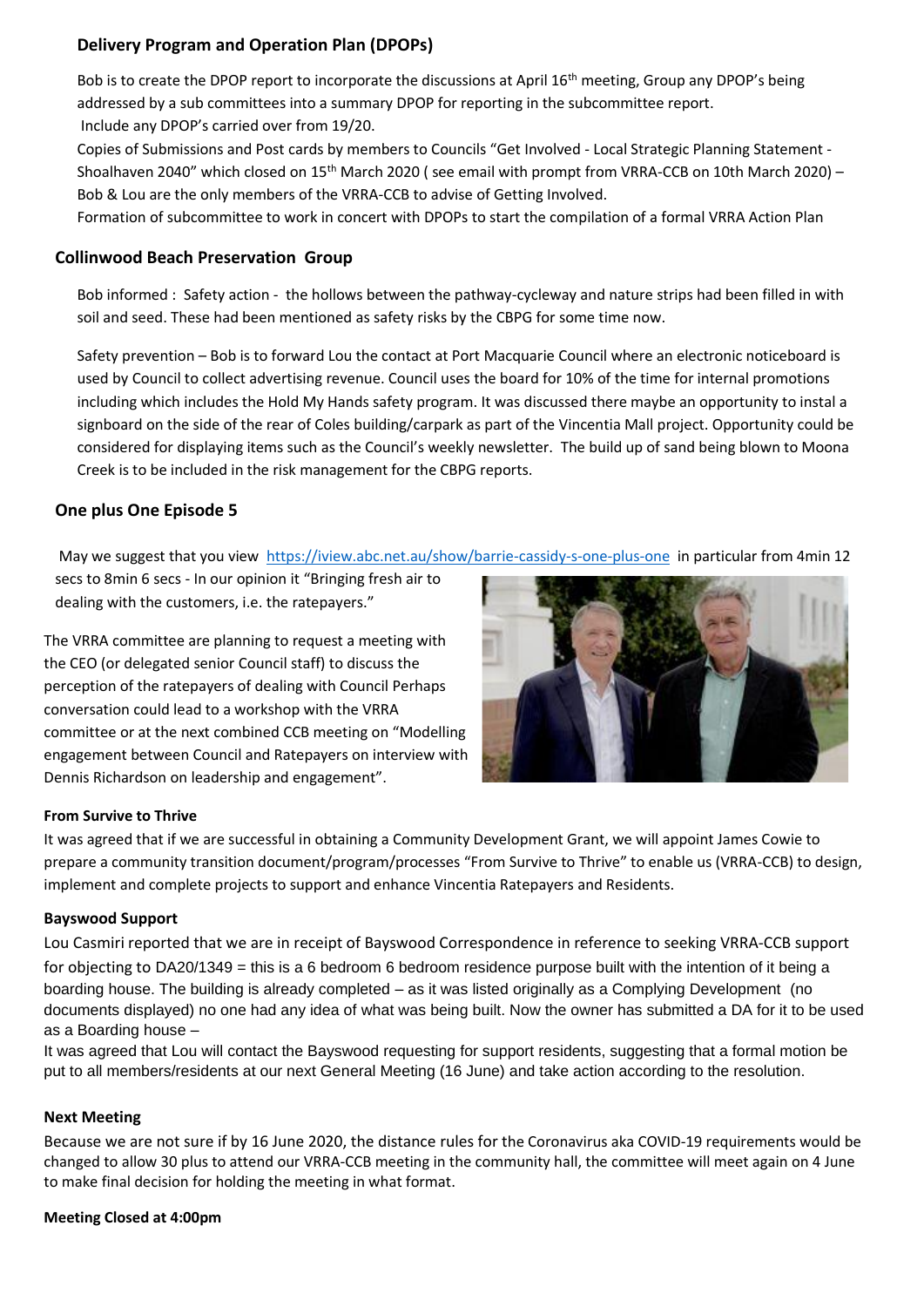<span id="page-5-0"></span>![](_page_5_Picture_0.jpeg)

**Zoom Executives Meeting Minutes DATE: 30 April 2020 VENUE: Zoom meeting ref TIME Started at: 4:05 pm** 

# **Chaired by Ken Buckley**

*If I* acknowledge the traditional owners and custodians of country and their continuing connection to the land, *culture and community. I pay my respect to Elders past, present and future*

**Apologies** John Ross and Erica jones **In attendance** Bob Pullinger, Dawn Thompson, Roslyn Vickery, Lou Casmiri, Anthony Thompson, Norman Vickery

**Minutes from 16 April 2020** (copy attached) contained the state of the by All *Motion: That the draft minutes of the executives meeting held on 16 April 2020 was unanimously adopted* 

**Actions and Business arising** from the 16 April 2020 meeting

- **Proposed Survey Form Action by Lou Casmiri Action by Lou Casmiri Action by Lou Casmiri** 
	- o It was agreed that the survey form be sent to all in the VRRA mailing list
- Contact Clr Patricia White and Clr Bob Proudfoot in reference to Bay and Basin Community Lead Strategic Plan. Action by Lou Casmiri
	- o Lou reported that Clr Patricia White informed him that the Notice of Motion Community Led Bay & Basin Strategic Plan - Funding Allocation was passed by all Councillors who support the development of the Strategic Plan. Next step is funding \$35,000 in the budget for 20/21
	- $\circ$  Lou also mentioned that his understanding is that Vincentia would be in a better strategic position if VRRA had a strategic or action plan for input into the Bay and Basin Strategic plan. It was agreed that a subcommittee to work in concert with DPOPs will be setup as a matter of urgency to start the compilation of a formal VRRA Action Plan

#### **Secretary Report**

Correspondence; Lou reported that all email correspondence has been forward ASAP to all in the VRRA list and that the only snail mail received was from Council being:

The Recovery Newsletters that he forwarded the email version to all and;

The letter of support from Council about Plantation Point that will be attached to this minutes as part of the Plantation Point project report.

#### **Vincentia Community Lead Strategic Plan**

Lou mentioned that the subject was covered in action for 16 April meeting

#### **Treasurers Report** by Dawn Thompson

There has been no change from the 16 April 2020 report

#### **The Delivery Program & Operational Plan (DPOPs) Update** by Bob Pullinger

- Recovery actions Gap analysis
- Arrangements re 20/21 Budget DPOP's and Rate notices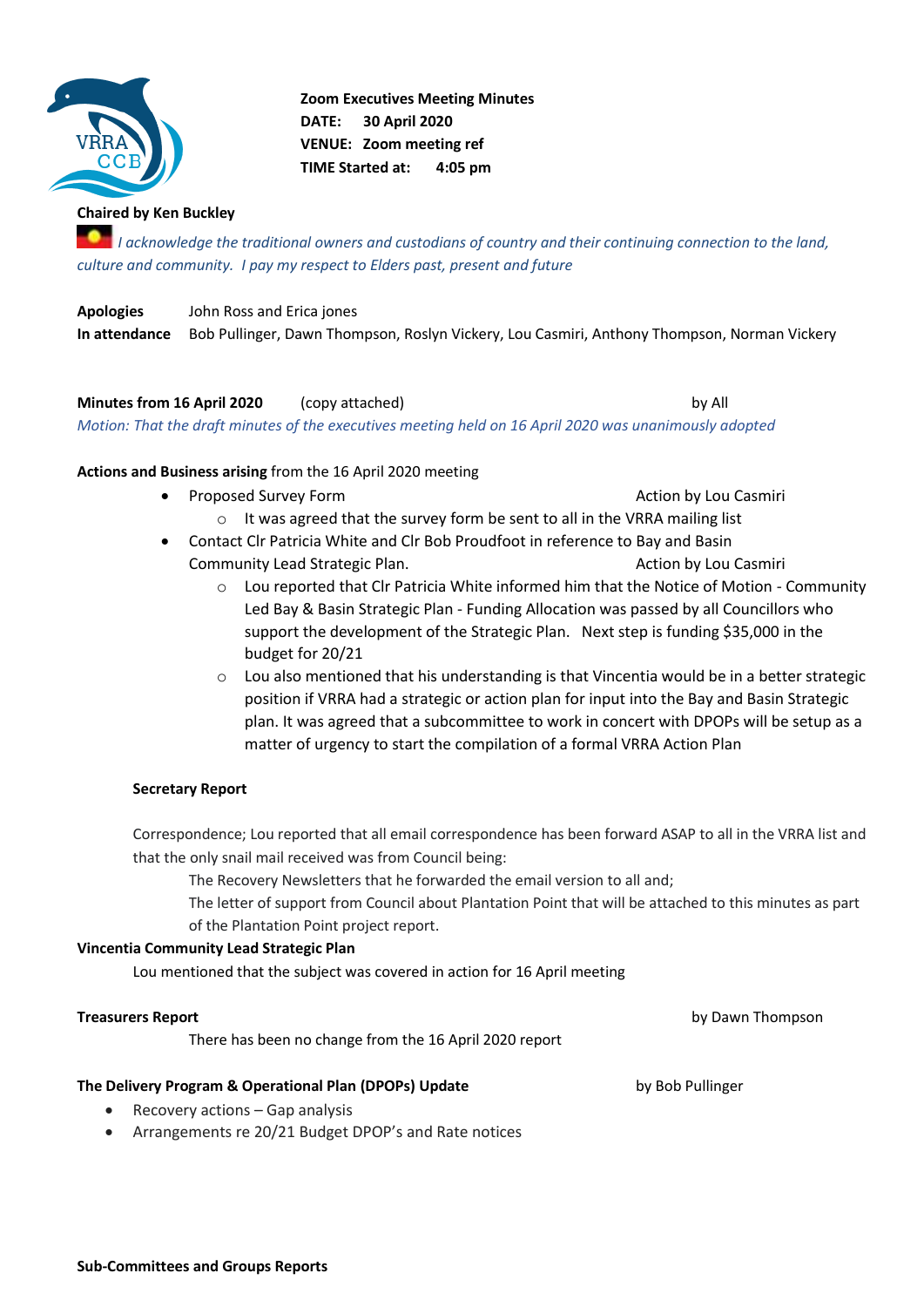## **Plantation Point Project Update** by Annette Pham

Our Joint playground committee have worked well with Council to secure further funding. Three grants totalling \$435,000 have been secured to improve facilities, inclusivity and access for to the whole community (attached copy of Council letter of support for the project)

Also, Annette informed us that, The *Huskisson* Woollamia Community *Voice* are in favour of transferring a \$25,000 grant funding that was allocated for Huskisson toilets upgrade to the Plantation Point project for which VRRA are very appreciative of.

• **Vincentia Winter Festival** by Erica Jones

At the Assets and Strategy meeting on 21<sup>st</sup> April it was resolved that \$8,900 will be allocated to the Festival, however due to the Coronavirus aka COVID-19 that has totally transformed our daily work, play and life no date has been allocated for the Festival in 2020

**Connecting pathways and road access** by Gavin Phillips **by Gavin Phillips** Gavin provided the meeting with the attached PowerPoint, it was agreed that the subcommittee should treat with a sense of urgency for the need to appeal to the Councillors who have an understanding of the potential of projects identified by the VRRA with the aim to have our request included in the budget being prepared by Council at this point in time.

# <span id="page-6-0"></span>• **Vincentia Mall Project Update** by Norman Vickery

Norm reported that he has spoken today to Gary Chapman the Project Manager for the upgrade of the Vincentia Mall.

- o He stated the draft from Placemaker is completed. Council staff have been working through it to ensure it coincides with community's expectations.
- o Ros Holmes is still progressing with the Concept Plan. On completion in the near future, Council will call for expressions of interest on the Plan from suitably qualified Landscape Architects.
- o Once the expressions of interest are received by SCC it will be discussed then sent out for tender, then Council to award Contract prior to Xmas.
- o There may be some minor works completed before Xmas in street scaping and roundabout. A meeting has been held with the shop tenants and it was resolved that no major works within the Mall be started until after the busy Christmas/Tourist season. Construction therefore should commence in February 2021.

# **Signs and White Sands Walk Ways by Lou Casmiri**

Lou reported that he was contacted by Ryleigh Bowman SCC Engineering with the request that we provide him with any additional information and the proposed locations that he be requested to investigate. This is in order for him to undertake a review of the existing signage and possible options moving forward.

Lou confirmed that a detailed report with maps and preferred location of signs has been prepared by Jessica Rawlins (PDF is attached). This document has been forward to Ryleigh with an aim to set up onsite meetings with Ryleigh and the VRRA subcommittee.

o It was agreed that Lou will contact Council to ascertain rules and regulations for, if VRRA initiates a project to install a "Welcome to Vincentia" landmark sign/structure at the Vincentia entrance at Moona /Elizabeth Drive.

![](_page_6_Figure_16.jpeg)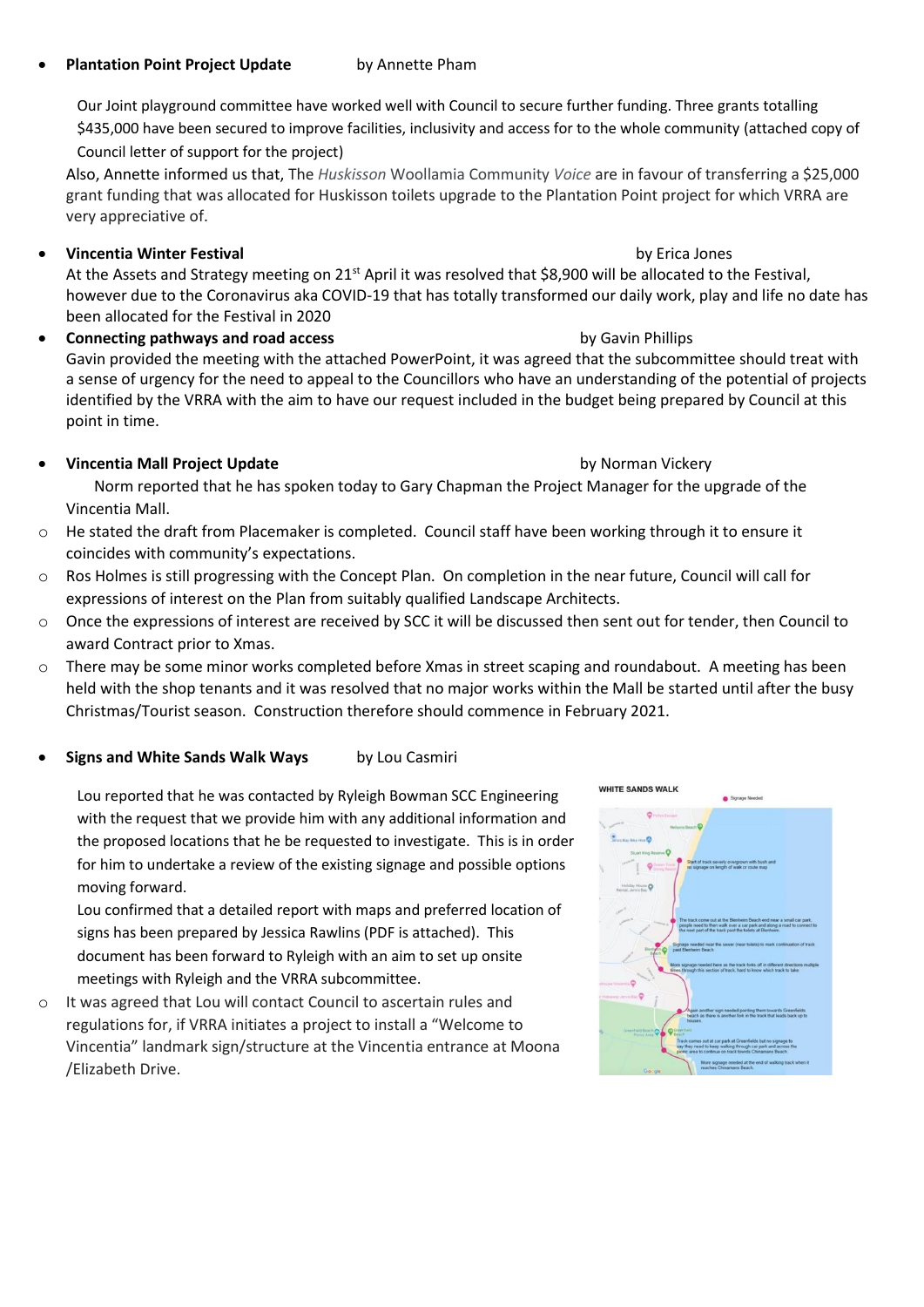#### **Presenters at future general meetings** Bob Pullinger Bob Pullinger

Elite Energy – Huski Triathalon - Mark Emmerson and Dept Primary Industries – Shark Patrol

#### **• Bay and Basin Hub by Roslyn Vickery**

<span id="page-7-0"></span>Roslyn reported that, discussions were held with Kevin Norwood today with regard to Bay and Basin Hub extensions. He advised that he has written a brief on the project which has now gone to the Delivery Team in order for them to compose a complete document.

This brief will then go out to tender for suitably qualified consultants that can put a price on the DA and the construction. This is to seek a qualified consultant that can gauge an amount for the initial cost of getting the project to tender. Monies are available for this stage, however monies needed to build this project will have to be sourced through various grants.

The request for tender is with Councils Project section who will manage it.

He advised that during the Bay and Basin shut down they have taken advantage of doing repair and maintenance work on the pool, the massive air conditioning duct work as well as painting etc. These works were planned for the future and would have involved shutting the complex down to get this work done. He will keep us advised of future advances.

- **Collingwood Beach Preservation Group by Bob Pullinger** by Bob Pullinger
	- $\circ$  There have not been any actions reported by Council since the report tabled and circulated with last month's minutes.

### **Other Business**

# • **Update on eForm for Membership and Renewals** Lou Casmiri

Lou reported that we received 12 renewals via the eForm within hours of sending the email with the eForm. It was agreed that Lou will prepare a VRRA Membership Joining eForm for Committee approval before circulation.

**Dogs off leash on the beach discussion Ross Popplewell** The matter was discussed making reference to information on Council website about beaches/areas <https://doc.shoalhaven.nsw.gov.au/Displaydoc.aspx?Record=D11/126106> and<https://doc.shoalhaven.nsw.gov.au/Displaydoc.aspx?Record=D11/126042> And to the "Off Leash and SA20.48 Notice of Motion – Zero Tolerance for Unregistered Dogs and Dogs Attack"

# **Recommendation (Item to be determined under delegated authority)** That

- 1. Council adopt a zero tolerance for any detected unregistered dogs and impose fines for any breaches.
- 2. In the case of dog attack outside of the owner's property, no matter how minor, penalties be imposed. **RESOLVED** (Clr Watson / Clr Levett) MIN20.264 **Motion Carried FYI** [www.dailytelegraph.com.au/newslocal/thesouthcoastnews/.](http://www.dailytelegraph.com.au/newslocal/thesouthcoastnews/).. Shoalhaven residents with unregistered dogs have been put on notice. Shoalhaven Council councillors have unanimously

supported a motion calling for zero tolerance for any detected, unregistered dogs.

"Bob Pullinger commented that, in reference to dogs off leach and on leash on Collingwood beach the signs at each access way for many years now have said dogs are not allowed on leash or off leash on Collingwood Beach. There has been a history of nearby residents being fined.

A ranger recently advised us of an owner with a dog on leash being fined after the ranger arrived on the scene urgently after a call to Council to report the incident.

The only access ways without signs are the two new access ways at the southern end of Collingwood Beach.

Phil Critchley has received a reply from Ray Massie signs for the 2 new entrances to Collingwood Beach have been ordered from John Embery"

**Requested by:**